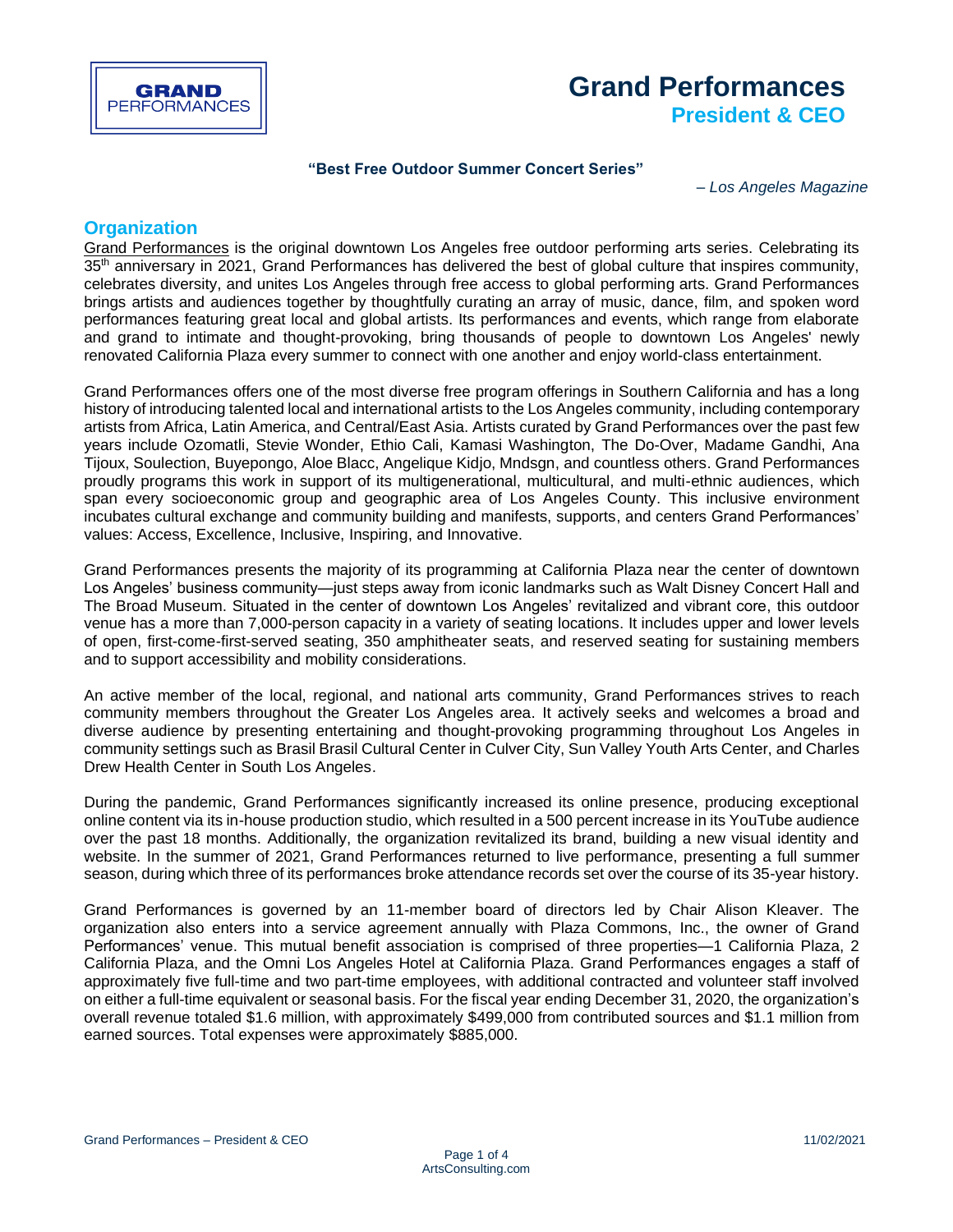# **Position Summary**

The President & CEO will be charged with creating a vision for the expansion and growth of Grand Performances and producing exceptional, diverse artistic experiences that attract, inspire, and retain a broad spectrum of audiences. In their role as "art-ivist," the President & CEO will advocate for social justice and global culture and build space for artists, musicians, and those who love the arts to build a common experience that deepens community bonds and centers the artistic voice. Creating a donor and stakeholder-centric culture, this individual will engage and build rapport with a diverse array of communities, establishing credibility and trust. They will partner with, coach, and develop staff, appreciating and incorporating their ideas and contributions. In addition to fundraising, the President & CEO will skillfully navigate the business development and public affairs functions that are essential to Grand Performances' long-term viability and find new ways to achieve results by building infrastructure that supports future goals, including technological and digital innovation.

# **Roles and Responsibilities**

### **Strategic Organizational Leadership and Fundraising**

- Manage Grand Performances' business functions and organizational infrastructure, ensuring human resources, production, fundraising, artistic programming, finance, information technology systems, and overall operations are effective, efficient, and guided by best practices and appropriate risk assessment.
- Build contributed revenue through the identification, cultivation, solicitation, and stewardship of individual donors.
- Create and promote sponsorship opportunities and engage civic leaders in building investment in Grand Performances' artistic and community engagement programming.
- Oversee the expansion of Grand Performances' development team and fundraising initiatives and serve as its primary fundraiser.
- Explore opportunities to build earned revenue streams by expanding Grand Performances' virtual and live programmatic offerings and production capabilities in line with the organization's strategic digital initiative.
- Engage the Downtown Los Angeles business community and attend government and business receptions, seminars, and events.
- Expand the scope and reach of Grand Performances' work and audiences, utilizing partnerships, social media, digital promotion, and other innovative audience development strategies.
- Create an inclusive team environment by engaging, mentoring, and managing Grand Performances' staff.
- Support the creation of a season of high-quality, regional and international, cutting-edge artistic offerings that reflect the diversity and interests of Los Angeles' global and multicultural community.
- Nurture and build on the unique culture of Grand Performances' brand to foster an inclusive environment of  $\blacksquare$ excellence that attracts, retains, and empowers an engaged and skilled staff.

### **Public Engagement and Relationship Management**

- Serve as a knowledgeable, articulate, and passionate external ambassador for Grand Performances, building trust and credibility with audiences, stakeholders, elected officials, the downtown Los Angeles business community, entertainment industry, media, and funders.
- Demonstrate exceptional relationship management expertise that builds strong partnerships with individuals and organizations to enhance Grand Performances' reputation and resources.
- Build and nurture mutually beneficial relationships between Grand Performances and Los Angeles' dynamic multicultural communities.
- Engage with the three property owners who comprise Plaza Commons, Inc., promoting Grand Performances as an institutional asset with significant return on investment for the community.
- Elevate Grand Performance' reputation as the premier free concert and arts and culture series through ambassadorship, attendance at community events, and promotion of its high-quality and diverse programming.

#### **Board Governance**

Establish a strong working relationship with the board of directors in financial, programmatic, service, and performance activities, encouraging all members to participate actively and facilitating their involvement beyond board meetings.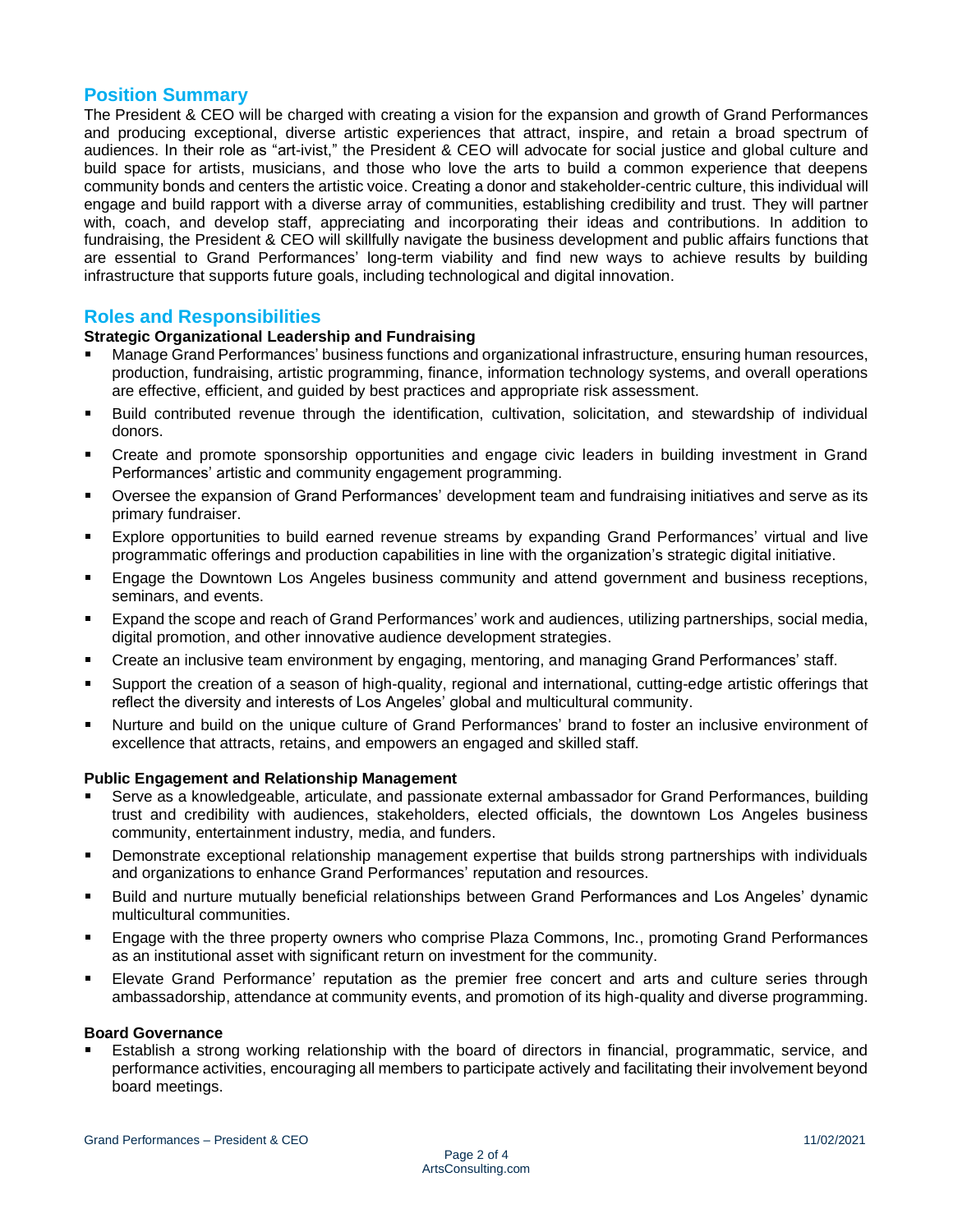- Collaborate with board leadership to develop and maintain trusting and transparent relationships with the board, engaging and informing them through goal setting and the use of metrics to report on outcomes.
- Provide the board with appropriate materials prior to each meeting and inform board members of organizational  $\blacksquare$ challenges, successes, and issues in the field that need to be addressed.
- Oversee the timely preparation of the annual budget in consultation with the board of directors, treasurer, and  $\blacksquare$ senior staff.
- Identify, cultivate, and recruit new board members whose talents, background, interests, experience, and commitment will further the mission and expand support, in collaboration with the board of directors.

### **Plaza Commons, Inc. Management**

- Serve as the President of Plaza Commons, Inc. (PCI).
- Facilitate PCI board meetings and manage PCI staff to support all back office functions.
- Ensure compliance with all local and state licensing, tax, and other regulations.
- Encourage owners to utilize the Grand Performances performing arts program as an asset for their own marketing and venue promotion purposes.

## **Traits and Characteristics**

The President & CEO will be an optimistic, inclusive, creative, and strategic leader with strong decision-making, negotiation, and project management skills. They will be a motivated self-starter with the nuance and flexibility to adapt plans and address conflicts as they arise. The President & CEO will demonstrate the open-mindedness and initiative to learn new things. A consummate communicator and thoughtful organizational leader, this individual will emphasize leadership characterized by humility, creativity, and vision. Well-versed in the engagement of diverse, multicultural communities, the President & CEO will embody the values of Grand Performances by demonstrating accessibility, excellence, inclusivity, inspiration, and innovation and understand the intersectionality of these values with art, social justice, community healing, and diversity.

Other key competencies of this role include:

- **Personal Accountability and Teamwork** The awareness of the impact of personal actions and decisions while collaborating with others to achieve objectives and outcomes.
- **Diplomacy and Leadership** The capacity to navigate sensitive and difficult issues with grace and respect and inspire others to unify around an outcome or goal.
- **Time and Priority Management and Goal Orientation** The ability to identify and create goals and establish timeframes and priorities to successfully achieve them.
- **Planning, Organizing, and Resiliency** The skill to overcome adversity and create processes and structures to effectively and efficiently accomplish a scope of work.

# **Qualifications**

Proven experience in executive leadership, arts management, and relationship management is required. The ideal candidate will bring their entire scope of experience to the organization and have a deep connection to the work. They will understand the role the arts play in community building and well-being and have the courage and willingness to incorporate equity, diversity, inclusion, and access into all aspects of Grand Performances' decision making and operations. Exceptional written and spoken communication skills are essential, including the ability to represent Grand Performances in public speaking engagements, media events, and other public presentations. The person filling this role will be adept at engaging a wide array of external constituents. Knowledge of Los Angeles' dynamic and diverse cultural communities is strongly preferred. A skilled business leader and impactful fundraiser, the ideal candidate will have experience in budget development and oversight, facility management, negotiations, and supervising and mentoring staff teams. A demonstrated track record of successful management in the arts or nonprofit sector and a passion for creating exceptional, diverse artistic experiences is necessary.